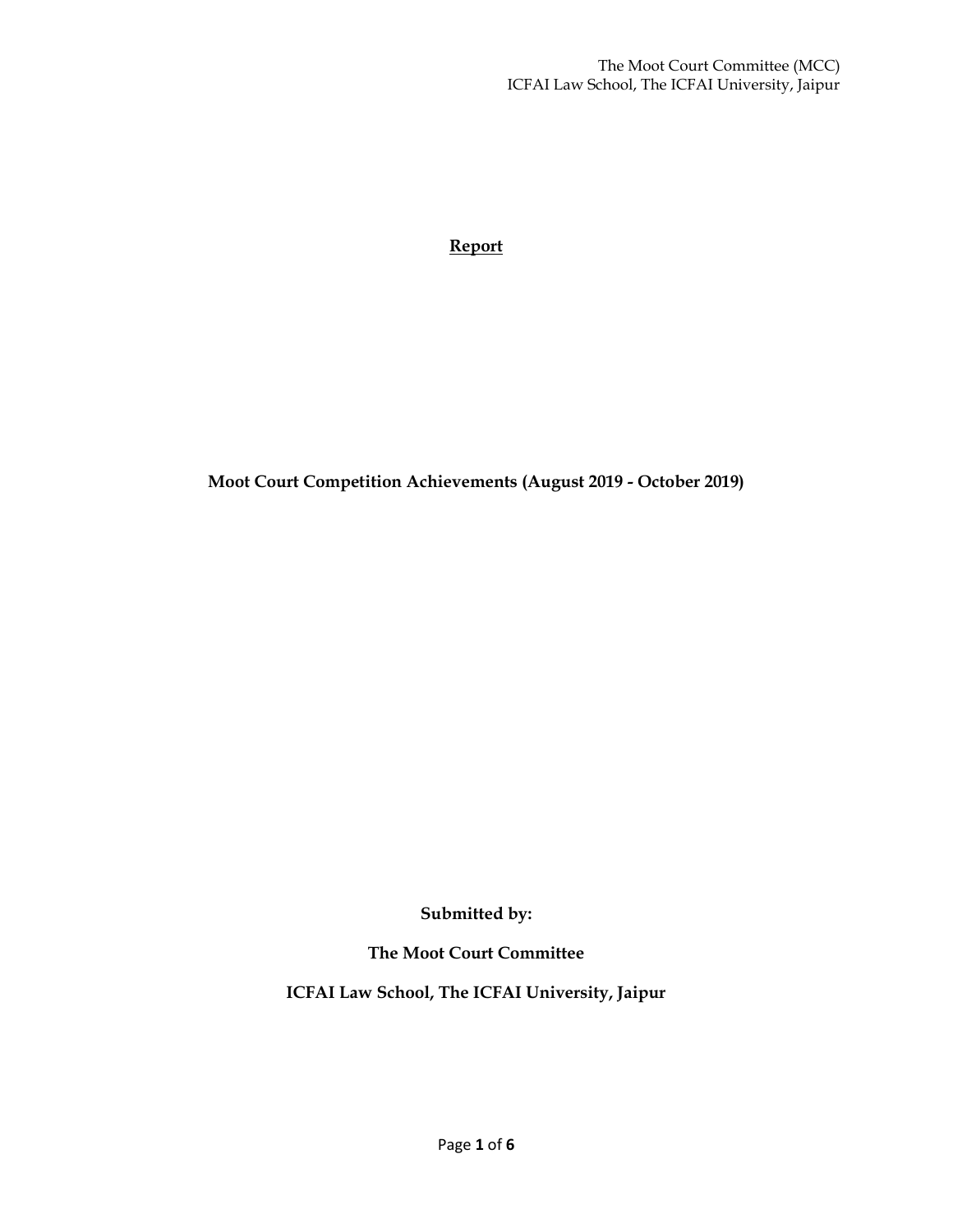## **1. Ms. Christina Lobo, Second Best Advocate, 5th Manipal Ranka Moot Court Competition, 28 September 2019 – 30 September 2019, at Manipal University Jaipur.**

A team comprised of Mr. Pulkit Khandelwal, student of VII Semester B.BA.-LL.B. (Hons.) and Ms. Christina Lobo, student of V Semester B.A.-LL.B. (Hons.) participated in the 5th Manipal Ranka Moot Court Competition organized by Manipal University, Jaipur on 28 September 2019 – 30 September 2019 at Manipal University Jaipur.

Ms. Christina Lobo won **Second Best Advocate** title. She was awarded with a trophy and a cash prize of INR 3000/-.



**2. Ms. Christina Lobo, Runners Up(Appellant), St. Wilfred National Moot Court Competition, 19th October 2019 at St. Wilfred Law College, Jaipur.**

A team comprised of Mr. Pulkit Khandelwal, student of VII Semester B.BA.-LL.B. (Hons.), Ms. Christina Lobo, student of V Semester B.A.-LL.B. (Hons.) and Mr. Govind Raj Pandey, Student of III Semester B.A.-LL.B.(Hons.) participated in St. Wilfred National Moot Court Competition organized by St. Wilfred College of Law 19th October 2019 at St. Wilfred Law College, Jaipur.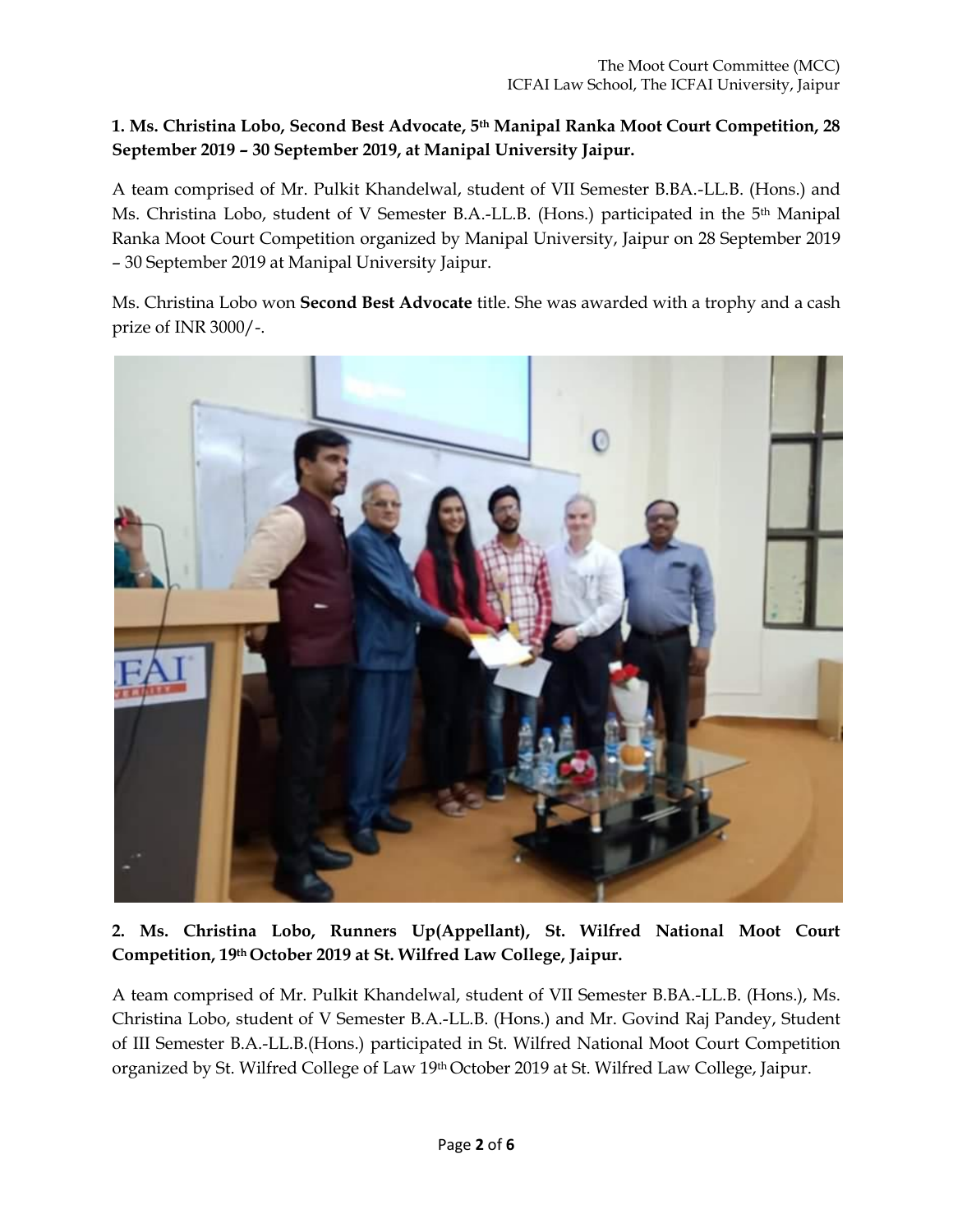Ms. Christina Lobo won the title of **Runner Up(Appellant)** in the Competition. She was awarded with a trophy and a cash prize of INR 3100/-.



**3. Mr. Vishal Karnani, Ms. Kruti Mehta and Mr. Lokendra Singh Panwar, Qualified India Rounds, 5th Prof. NR Madhava Menon SAARCLAW Mooting Competition, 18 October – 20 October 2019 at Lloyd Law College, Greater Noida.**

A team comprised of Mr. Vishal Karnani, student of IX Semester B.BA.-LL.B.(Hons.), Ms. Kruti Mehta, student of VII Semester B.BA.-LL.B.(Hons.) and Mr. Lokendra Singh Panwar, student of V Semester B.A.-LL.B.(Hons.) participated in 5th Prof. NR Madhava Menon SAARCLAW Mooting Competition organized by Lloyd Law College, Greater Noida on 18 October – 20 October 2019 at Lloyd Law College, Greater Noida.

The team was selected among **top seven teams** (out of 50 teams) who qualified for SAARC Rounds of the competition.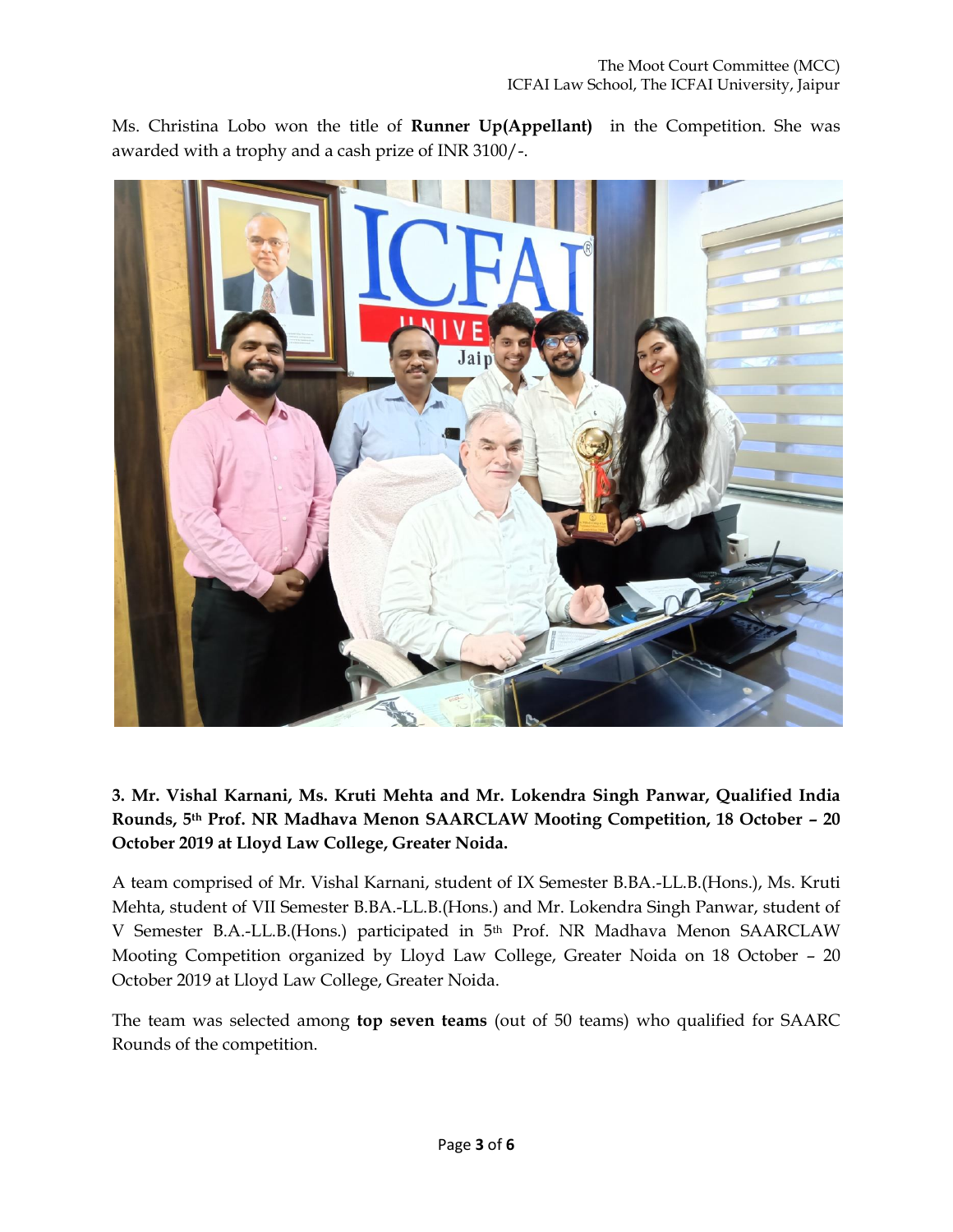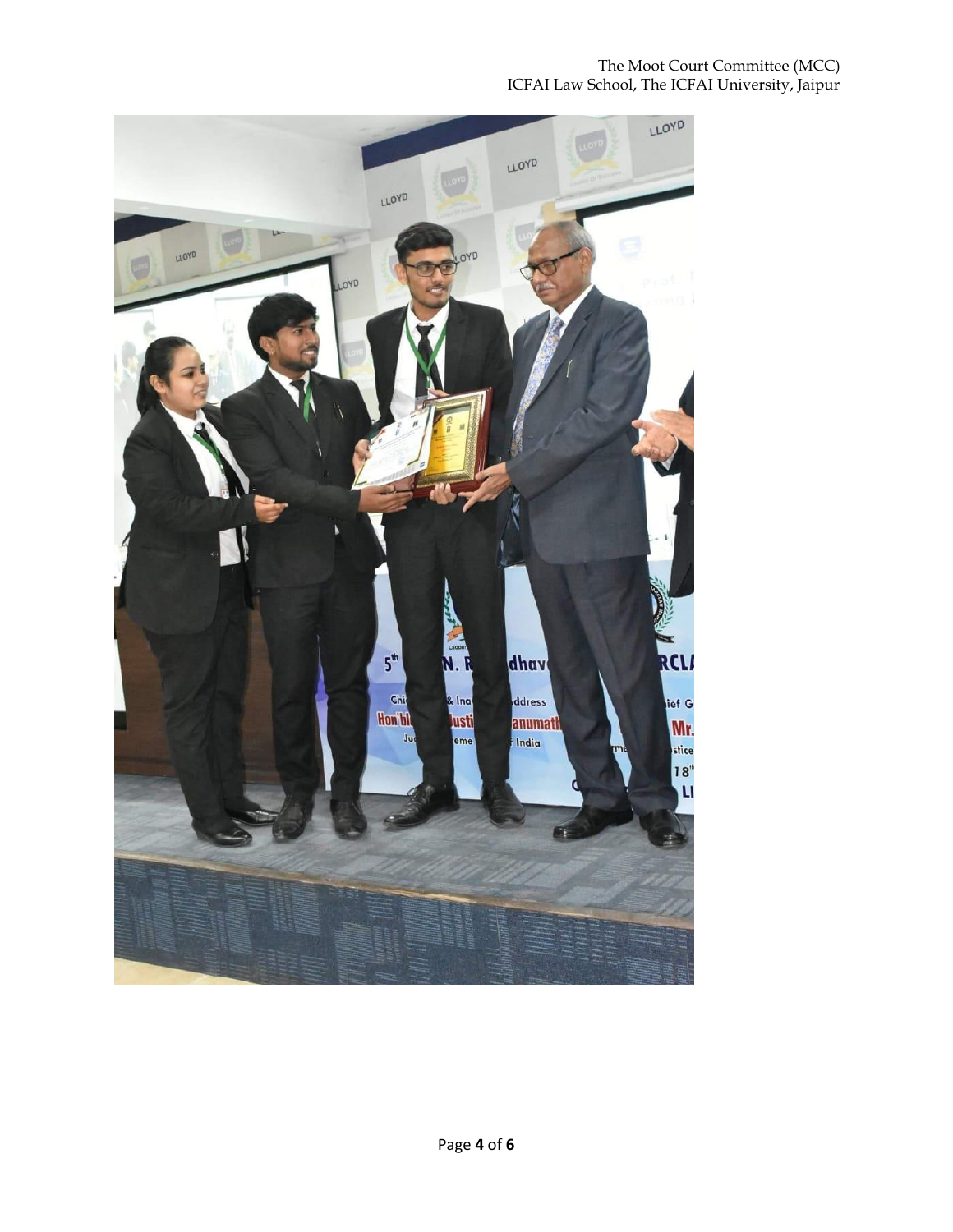## The Moot Court Committee (MCC) ICFAI Law School, The ICFAI University, Jaipur